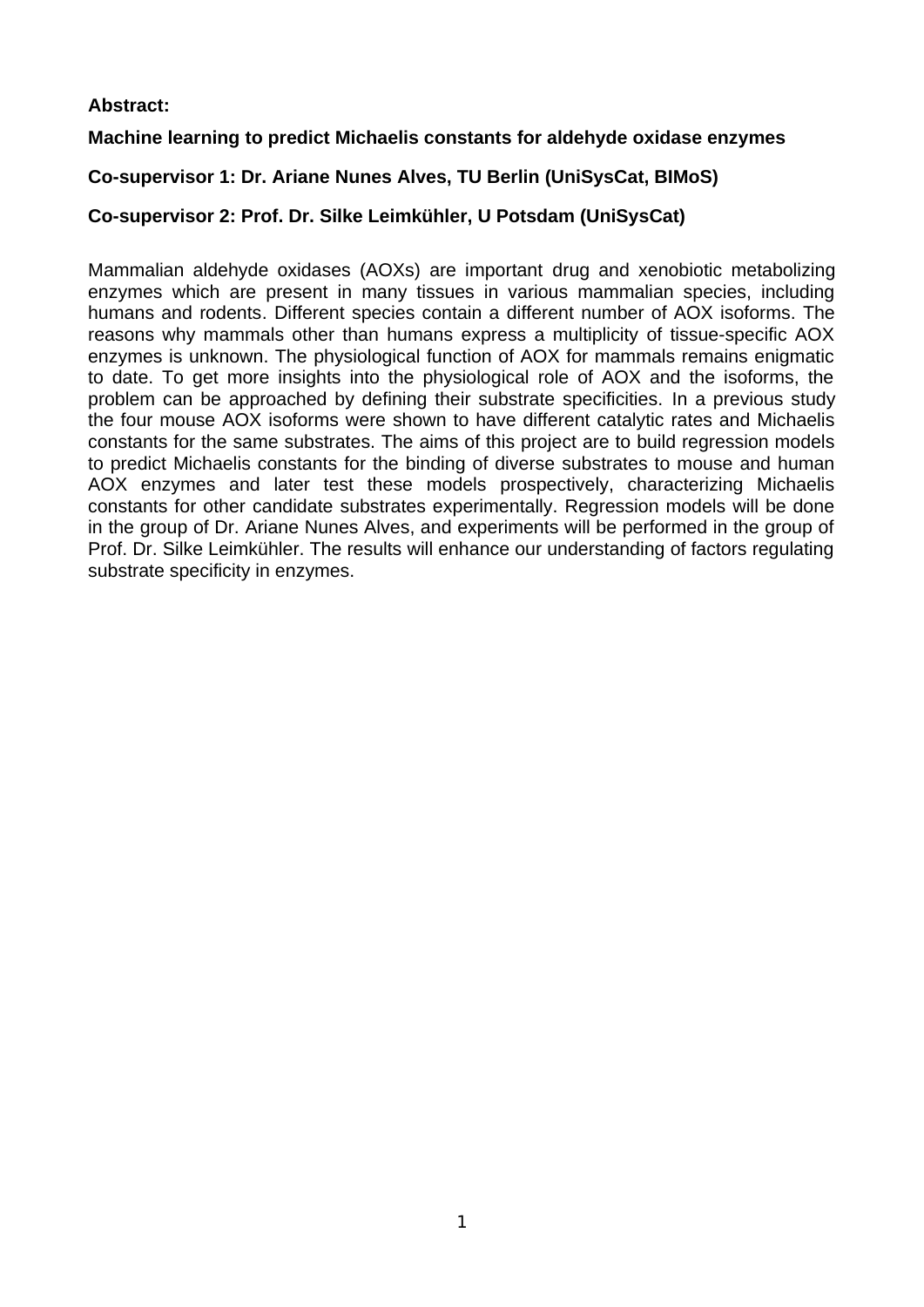### **Extended description version of the project:**

## **Machine learning to predict Michaelis constants for aldehyde oxidase enzymes**

## **Co-supervisor 1: Dr. Ariane Nunes Alves, TU Berlin (UniSysCat, BIMoS)**

## **Co-supervisor 2: Prof. Dr. Silke Leimkühler, U Potsdam (UniSysCat)**

### **1. Overall goal of the project**

The aim of this project is to understand the factors modulating substrate selectivity in mouse and human aldehyde oxidase (AOX) isoenzymes. In order to achieve this goal, regression models will be built to predict Michaelis constants  $(K_M)$  for AOX enzymes. Different regression methods (partial least squares regression, random forest) and features (ligand chemical descriptors and protein-ligand interactions) will be tested, and the models with highest predictive power will be selected for further analysis. Later, these models will be tested prospectively, by experimental characterization of  $K_M$  values for other candidate substrates.

### **2. State of the art**

Mammalian aldehyde oxidases (AOXs) are multifunctional molybdo-flavoenzymes. The importance of human AOX is related to its prominent role as a drug and xenobiotic metabolizing enzyme, being responsible for unexpected drug metabolism, for promoting drug interactions, for affecting drug's efficacy and ultimately, for leading to failures in clinical trials. AOXs in general accept a wide range of unrelated substrates, and are able to perform surprisingly diverse reactions such as oxidations (aldehydes and N-heterocycles), amide hydrolysis, and reductions (e.g. Noxides, sulfoxides, organic nitrites). The challenges related to the role of AOX enzymes in drug metabolism also reside on the fact that AOXs are species-specific and, while humans have only one active gene, preclinical animal models like mice have four genes encoding four different isoenzymes with different substrate specificities. The other enigma on AOXs relates to its true physiological function that is still unknown. It is highly unlikely that its primary function is xenobiotic metabolism. There are some hypotheses based on known endogenous substrates and the fact that human AOX1 is an important source of reactive oxygen/nitrogen species (ROS/RNS) suggests a role in signaling and cellular redox stress. Additionally, there are in vitro data supporting the role of human AOX1 in cancer that may also be related to the generation of ROS upon substrate oxidation (1). To get more insights into the enigma why mammals other than humans express a multiplicity of tissue-specific AOX enzymes, we want to characterize the substrate specificities of mouse and human isoenzymes in more detail. Despite the amino acid similarity of 60% among the four mouse AOXs, they can display  $K_M$  values that differ by orders of magnitude for the same substrate (2). Moreover, ref. 2 also showed that AOX4 displays different substrate specificity as compared to the other three AOX enzymes. By exchanging amino acids in the active site and substrate-binding funnel using site-directed mutagenesis, the authors concluded that one of the reasons for this different specificity are the amino acids in the substrate-binding funnel of AOX4. Computational and data-driven methods can also be used to further understand substrate specificity in AOX enzymes.

Data-driven methods, especially regression, can be used not only to predict  $K_M$  values and other constants, but also to reveal mechanistic insights of substrate binding. A recent study has built models using partial least squares regression and ligand-protein interaction energies to predict dissociation rate constants ( $k_{off}$ ) for ligands bound to a kinase (3). The models from this study revealed protein-ligand interactions which modulate  $k_{off}$  values for ligand-kinase complexes. Recent studies employed neural networks to predict  $K_M$  values for  $\beta$ -glucosidases (4) and for different enzymes (5), achieving a coefficient of correlation (R) of 0.6 and a coefficient of determination ( $R^2$ ) of 0.42 for the test sets, respectively. Considering that the maximum value that R and  $R^2$  can achieve is 1, such results show that there is room for improving regression models to predict  $K_M$  values.